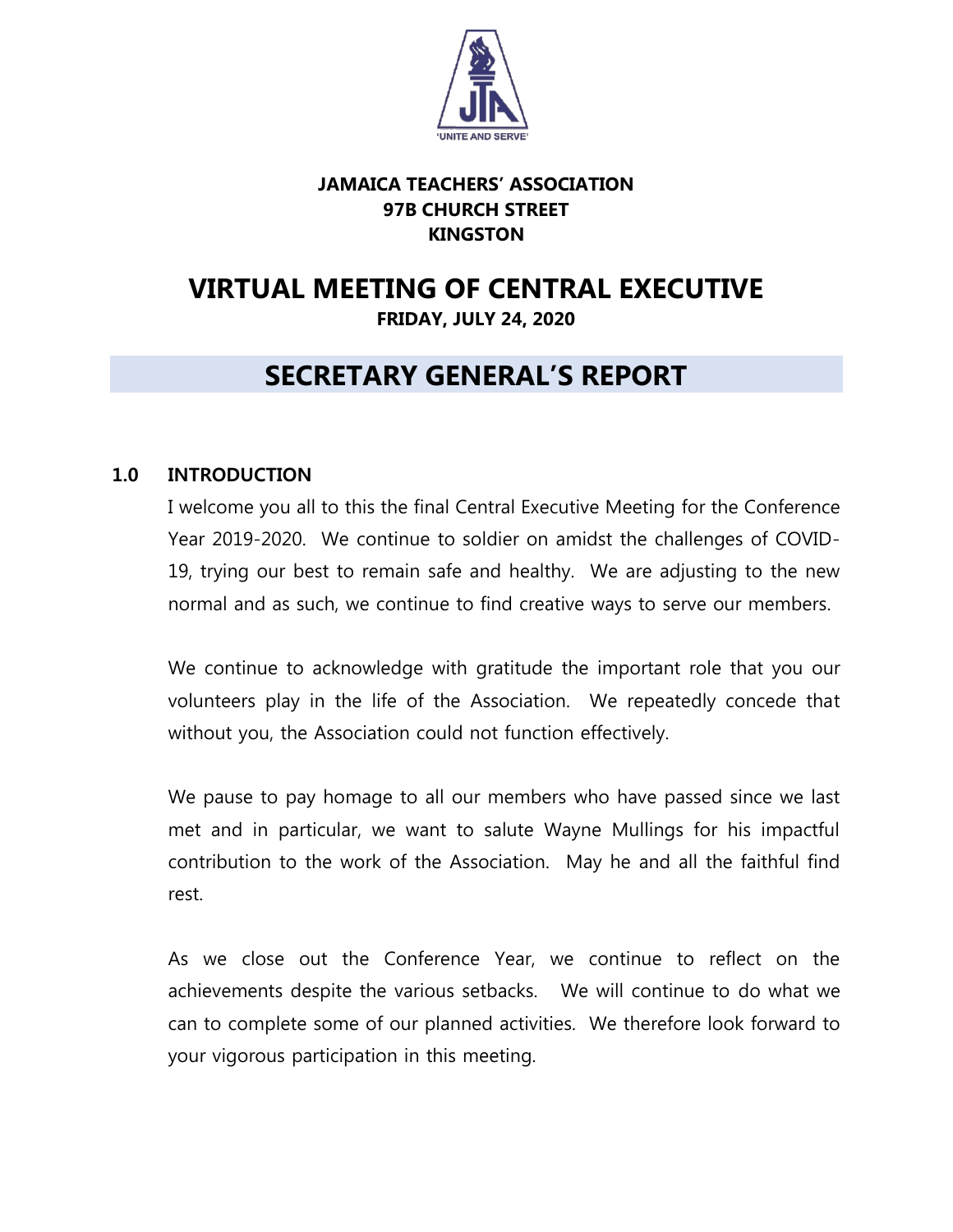### **2.0 TABLETS FOR TEACHERS**

The distribution process continues albeit somewhat slow. The projection is that by the last week in August, all schools should receive their Tablets. We again reiterate that all teachers who were employed to the system in May 2018 will receive a Tablet.

### **3.0 LEAVE**

The Ministry of Education, Youth and Information has informed that they have granted about 70% of the request for Study and Vacation Leave. They have further stated that all applications for eight months' Vacation Leave were honoured. Where leave is not granted, teachers can appeal.

### **4.0 WOMEN'S CONFERENCE**

The Women's Caucus presented a Virtual COVID-19 Gender Self Care Conference on Thursday, July 2, 2020. The conference catered to men and women. There were over three hundred (300) participants who benefitted from some useful and informative presentations. We commend chairman of the Caucus, Mrs. Georgia Waugh Richards and her team for a fulfilling engagement. Empowerment is the way to go.

#### **5.0 MR. AND MISS JTA PAGEANT**

Plans are inching along towards a successful staging of the first National Mr. and Miss JTA Pageant. It is scheduled to be held on Saturday, August 1, 2020 at the Jamaica Pegasus Hotel beginning at 11:00 a.m.

The contestants have been undergoing training over the past four (4) weeks with Trainer Mrs. Althea Laing, whom we have recently engaged as the coordinator for the Pageant. Sponsorship is a challenge. We are grateful to TIP Friendly Society for their provision of Five Hundred Thousand Dollars (\$500,000.00) to the national event and Sixty Thousand Dollars (\$60,000.00) to each participating parish. The Association has no other option at this time than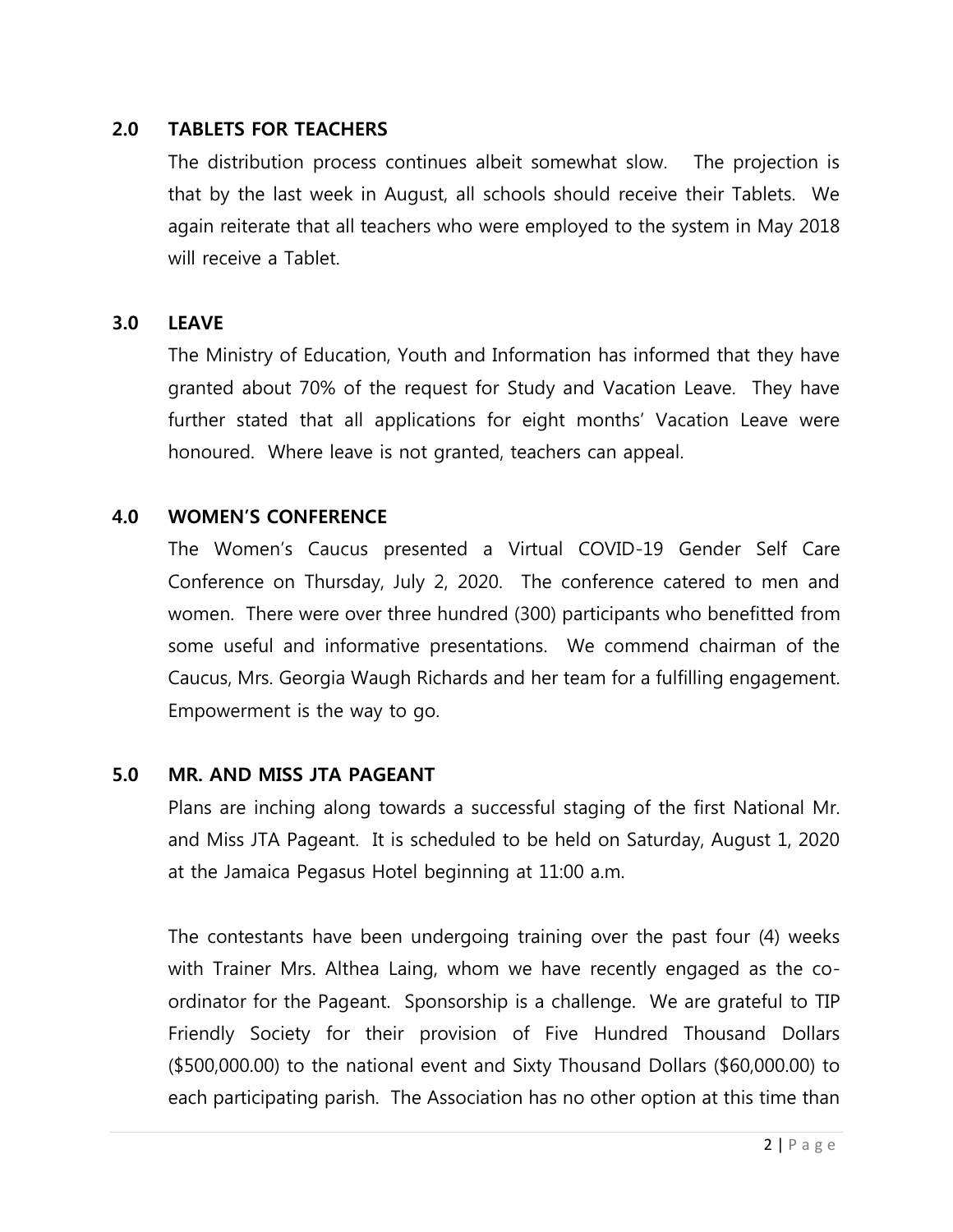to fund the activity because the protection of Brand JTA is of paramount importance.

We commend Mrs. Georgia Dodd and her team for their hard work and trust that all will go well.

# **6.0 JTA PRESIDENT ELECT ELECTION**

The 2020 President Elect Election is still work in progress. We are unable to be definitive even at this stage as to the actual voting date. We have collected most of the membership data. We are now in the process of verifying this data. Once we have successfully completed this process, we will hand over the data to the Mona Information Technology Services, UWI, for further verification and the conduct of the election. So, while we cannot be definitive at this time, we are working to conclude the activity as soon as it is practicable. Once an Election date is decided on, we will use the various platforms to inform membership.

We must commend our members for their support in this venture. Commendation is also due to our Parish and District Association Presidents, as well as Contact Teachers for their effort in the Data Collection process. We commend Dr. Mark Nicely and Miss Camille Henry of the Member Services and Industrial Relations Unit for the work that they have put into this activity.

Notwithstanding the mandate given by the General Council that the voting process must be an online one, I am asking Central Executive to grant permission for our Retired Teachers to vote in the traditional way at the various Regional Offices. This is mainly because they were not captured on the data collected and we anticipate that some of them might have challenges using the technology.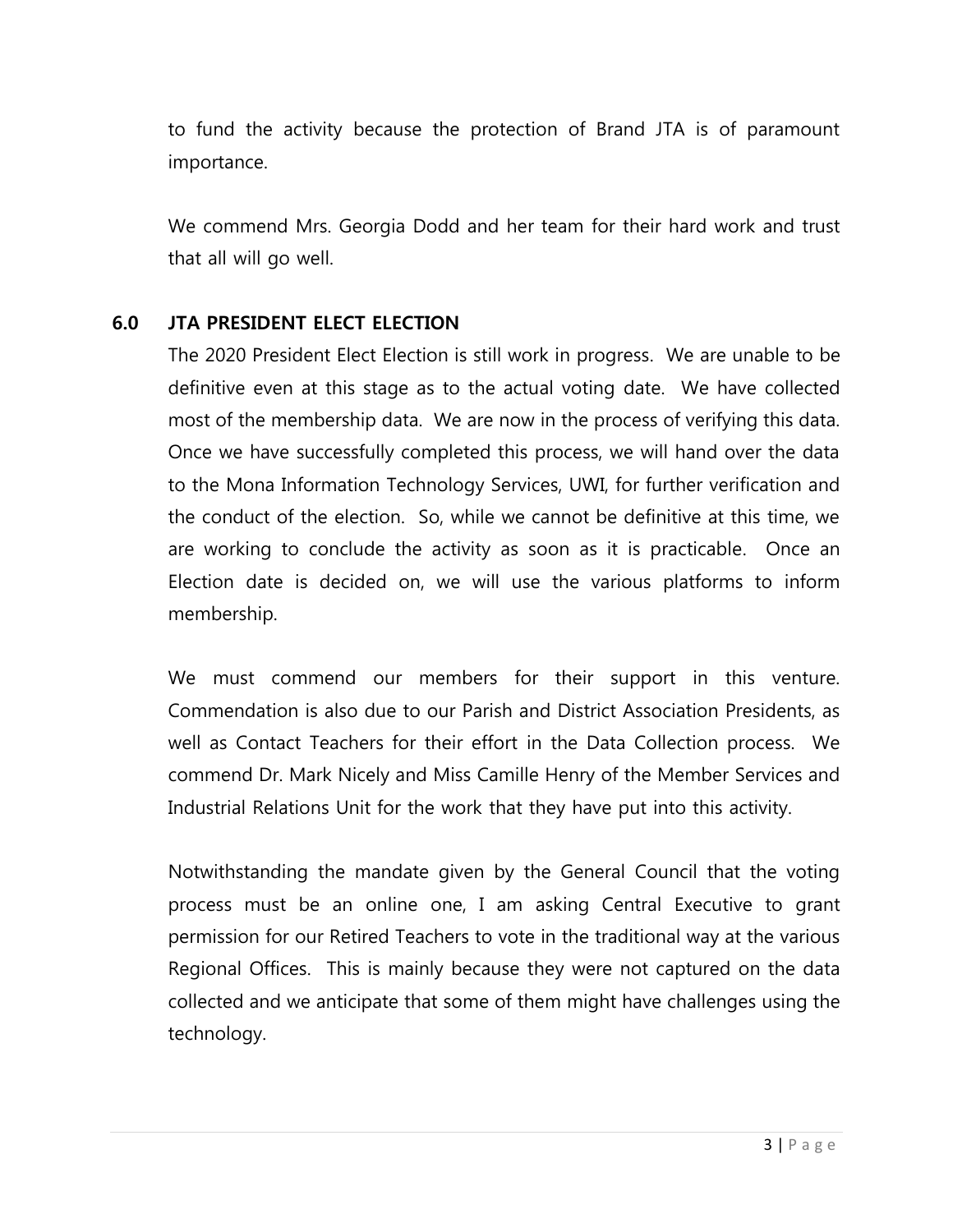### **7.0 PRESIDENTIAL DEBATES**

The Association held, for the first time, two National Presidential Debates. These were held on July 9 and 16, 2020. Based on the feedback received and the cooperation of our two candidates, we believe the activity was a success.

We commend Mr. Leaon Nash and his team for doing a good.

# **8.0 ISSUES SURROUNDING THE HOLDING OF PARISH ANNUAL GENERAL MEETINGS**

The General Council meeting held June 26, 2020 was informed of issues relating to the holding of a Parish Annual General Meeting in a physical format and the resultant disassociation of the Association from the holding of the meeting because this was contrary to the agreed position, that of Virtual meetings unless the Government lifted the ban on public gatherings.

The parish and the leadership met and **had** the matter resolved. I am pleased to report that the impasse has been settled and that all is now well. Subsequent to this particular parish issue, it was revealed that another parish had also committed similar breach and as a consequence, their election was also declared null and void. They were instructed to hold a Special Annual General Meeting to treat with the matter. This was done and all is now well.

### **9.0 ANNUAL CONFERENCE**

The 56<sup>th</sup> Annual Conference is scheduled to be held at the Hilton Rose Hall Hotel and Spa, Montego Bay, St. James, August 17-19, 2020. The Pre-Conference Church Service will be held at the Knowles Road New Testament Church, Mandeville on Sunday, August 16, 2020 beginning at 10:30 a.m.

As we are all aware, we had to change location because the Ocean Coral Spring Hotel disappointed us by stating that the hotel will not re-open before October 2020. This has caused some delay in our planning but we are happy that we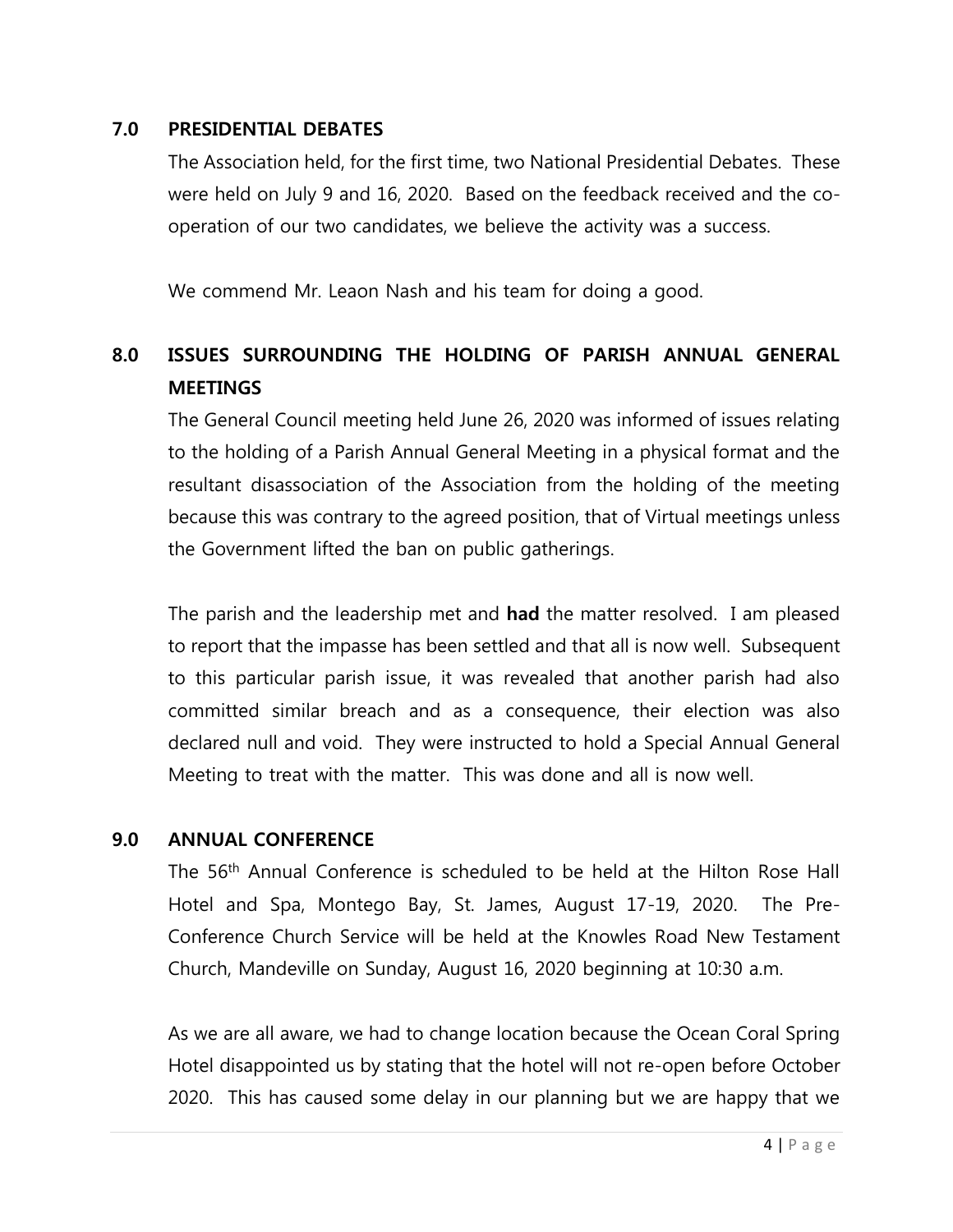were able to maintain all the rates that were advertised. We encourage all delegates and other persons who have registered to pay the balance on or before July 31, 2020.

We must remind ourselves that we are in COVID-19 times and as such, strict Ministry of Health and Wellness Protocols must be observed.

We look forward to a wonderful conference and we ask that you keep President Elect Jasford Gabriel in your prayers as he prepares to take on the weight of the Presidency.

# **10.0 CRITICAL ILLNESS TRUST FUND**

We are getting closer to registering our Trust Deed. This we hope to complete by Conference 2020.

### **11.0 JTA AWARDS**

The recommendations from the Awards Committee will be presented at today's meeting for ratification.

# **12.0 THE JAMAICA PUBLISHING HOUSE**

I wish to announce that Mrs. Kerrina Leslie has been appointed to serve as Manager/Editor of The Publishing House with effect from August 1, 2020. She has served the company for ten (10) years in the capacity of Editor. The Secretary General will continue to provide oversight to the company and as such, the Manager/Editor will report to the Secretary General.

The company is trying to navigate the challenges posed by COVID-19 and the obvious decline in the sales of books.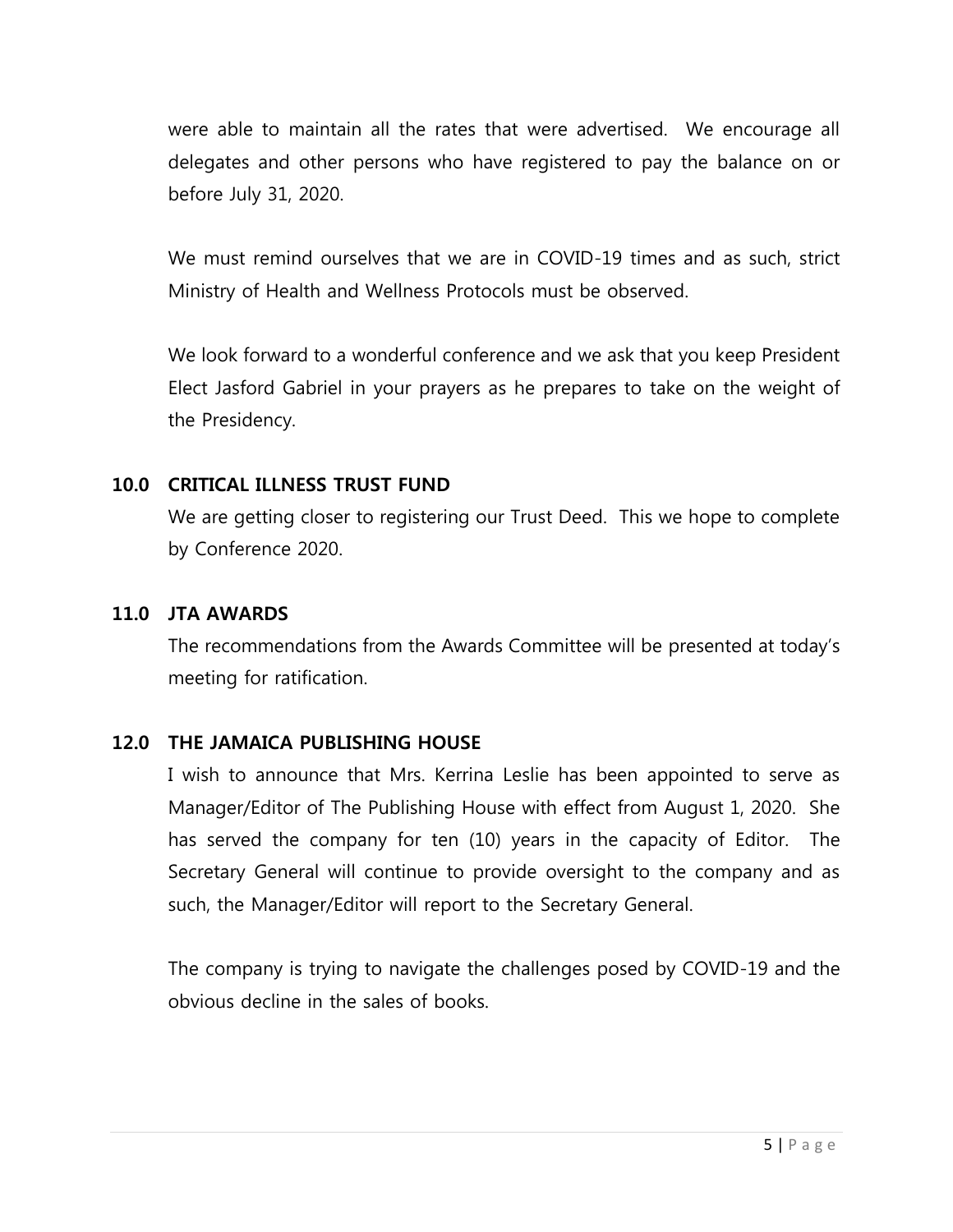# **13.0 CARIBBEAN UNION OF TEACHERS**

The Executive Meeting of the Caribbean Union of Teachers was held July 22- 23, 2020. President Owen Speid and Dr. Charmaine Gooden Monteith represented the Association.

# **14.0 EDUCATION TRANSFORMATION COMMISSION**

The Jamaica Teachers' Association notes with interest the appointment of the members of the Commission by the Prime Minister. The Jamaica Teachers' Association was not asked to name anyone and we believe that this is unfortunate. As a critical stakeholder in the education sector, we must not be slighted or overlooked on critical matters.

I will await Central Executive's advice on how this matter should be treated with.

# **15.0 ANNUAL OFFICERS AND ADMINISTRATIVE STAFF RETREAT**

The Annual Officers and Administrative Staff Retreat was held July 7-9, 2020 at the RIU Hotel, Ocho Rios, St. Ann. We believe the time was productively spent and the results of some of our deliberations will be seen in the short to long term.

### **16.0 STAFF APPOINTMENT**

I am recommending that Central Executive approves the permanent appointment of Mrs. Georgia Waugh Richards as Regional Officer, South Central as of July 1, 2020. Mrs. Waugh Richards has been performing satisfactorily since January 1, 2020.

### **17.0 CONCLUSION**

We all can feel satisfied and proud that we made it to the end of the Conference Year and that collectively, we made a difference to the activities of the Association and education in general.